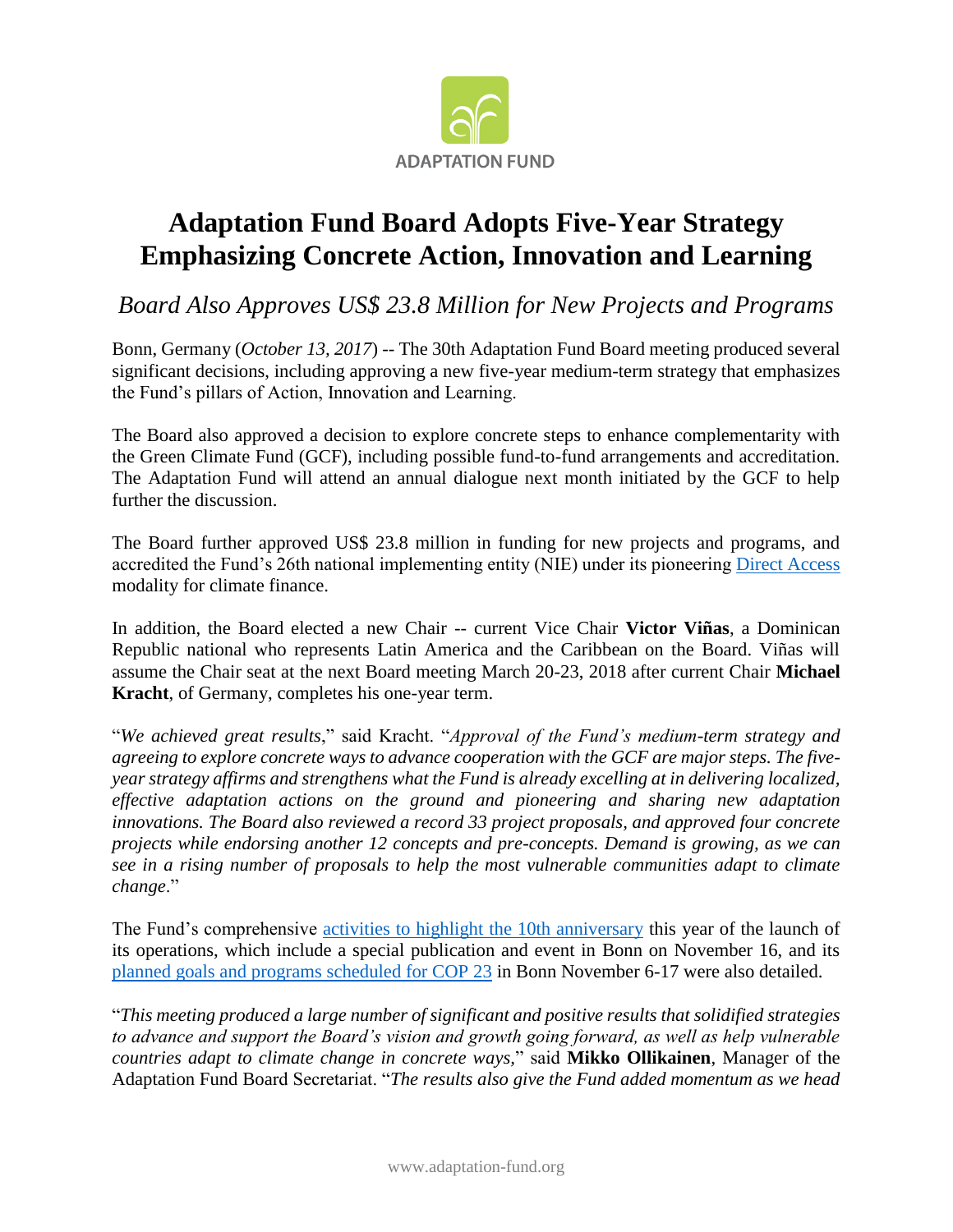

*into COP 23 and continue to commemorate the 10th anniversary of the launching of the Fund's operations.*"

The [newly approved Medium Term Strategy](https://www.adaptation-fund.org/document/draft-medium-term-strategy/) represents an important and decisive action by the Board that will influence its work over the next five years. It outlines and fosters the mission of the Fund to support vulnerable developing countries in adaptation, based on three strategic pillars: action, innovation and learning. To carry out this mission, the strategy calls for the Fund to accelerate and enhance the quality of adaptation action in developing countries and support country-driven projects, innovation, and multi-level learning and sharing for effective adaptation. While the Fund has supported innovation and knowledge management alongside its concrete adaptation projects throughout its 10-year history of operations, the new strategy foresees targeted funding for activities in these areas. At the same time, all Fund activities are designed to engage, empower and benefit the most vulnerable communities, advance gender equality, strengthen longterm adaptation capacities and build complementarity between funds. Although this year's resource mobilization goal was already established at US\$ 80 million, the new strategy sets a more ambitious goal of US\$ 100 million per year during the strategy's 2018-2022 time period. This more accurately reflects the current level of project funding, although may have to be adjusted periodically to maintain pace with potentially even higher levels of allocations from the Fund. The great majority of Fund resources will continue to be reserved for concrete adaptation projects.

Meanwhile, the Board approvals of full project proposals included a [US\\$ 4.9 million agricultural](https://www.adaptation-fund.org/project/pilot-rural-desalination-plants-using-renewable/)  [and water management project](https://www.adaptation-fund.org/project/pilot-rural-desalination-plants-using-renewable/) proposed by the NIE, Desert Research Foundation of Namibia; a [US\\$ 9.9 million climate-smart agricultural project](https://www.adaptation-fund.org/project/scaling-climate-smart-agriculture-east-guinea-bissau/) in eastern Guinea-Bissau proposed by the West African Development Bank (a regional implementing entity of the Fund); [a US\\$ 4.2 million project](https://www.adaptation-fund.org/project/increasing-resilience-informal-urban-settlements-fiji-highly-vulnerable-climate-change-disaster-risks-2/) brought forward by UN-Habitat (a multilateral implementing entity of the Fund) to increase resilience of communities in Fiji that are highly vulnerable to climate change and disaster risks; and a [US\\$ 4.3 million project](https://www.adaptation-fund.org/project/enhancing-urban-resilience-climate-change-impacts-natural-disasters-honiara-3/) proposed by UN-Habitat to enhance urban resilience to climate change and natural disasters in the Solomon Islands. [Small island developing states \(SIDS\)](https://sustainabledevelopment.un.org/topics/sids/list) are particularly vulnerable to the adverse effects of climate change. This year's upcoming UN Climate Conference in Germany, with the government of Fiji as the Presidency of COP 23, features a special focus on SIDS.

Seven concepts were endorsed including five single-country concepts and two regional concepts under the Fund's innovative Window for Regional Projects and Programmes that helps address climate change issues that cross borders. The Board also endorsed five regional pre-concepts, and approved seven project formulation grants totaling US\$ 227,000 that will help implementing entities further develop these concepts.

Furthermore, the Board's accreditation of the [National Environment Management Council](https://www.adaptation-fund.org/ie/national-environment-management-council-nemc/) of Tanzania as the Fund's 26th NIE will open doors for Tanzania to develop concrete adaptation proposals and access grant funding directly from the Fund, while helping Tanzania make progress in adapting and building resilience to climate change.